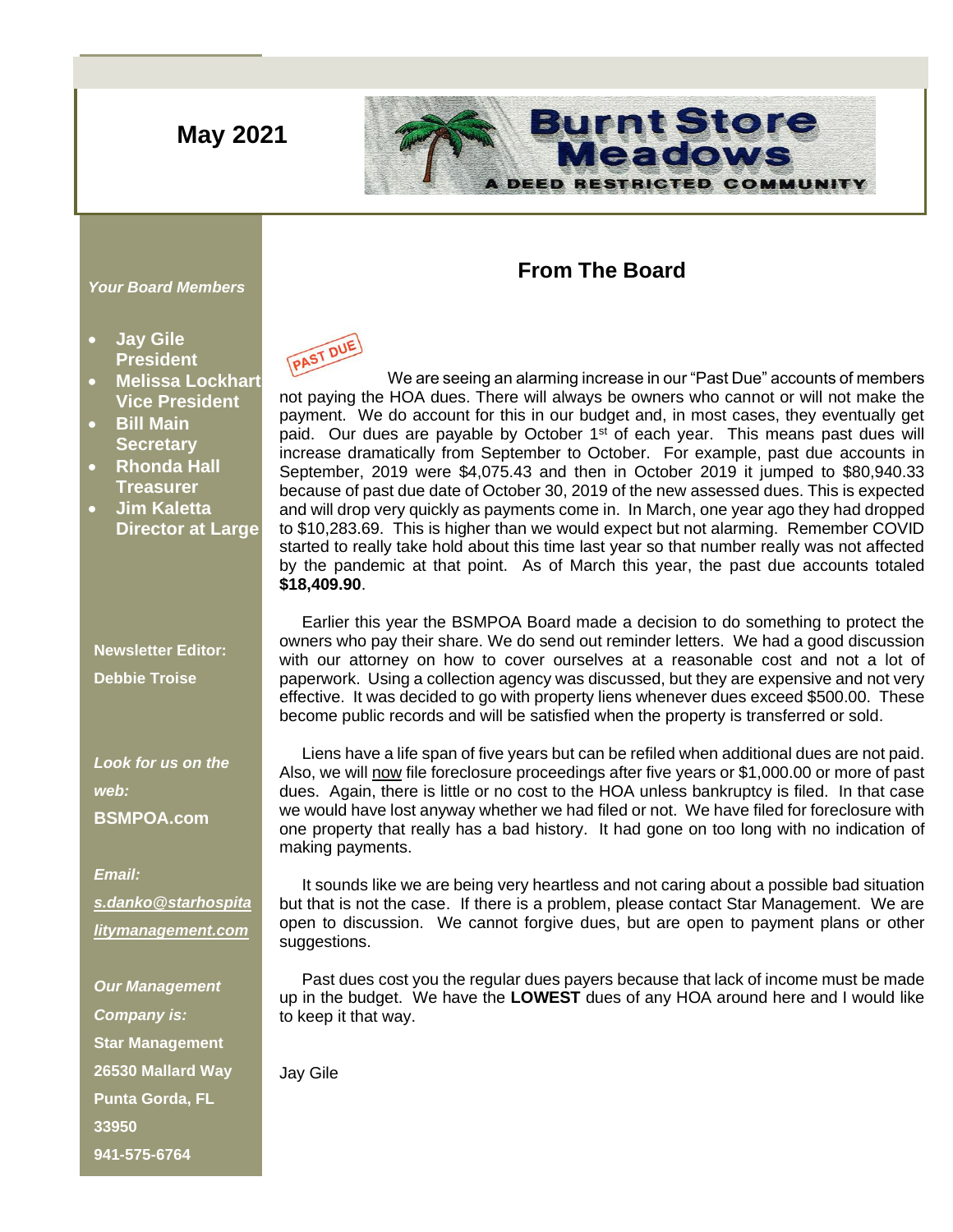## **Treasurer's Report**

This report is for the period ending March 31, 2021.

The total amount in all operating bank accounts is: \$363,083.

The operating accounts are comprised of: \$242,444 for general operations and \$120, 639 in emergency funds

The total amount in the Community Development account is: \$7,332.

The amount in the construction clean site account is: \$11,494.

Accounts Receivable total is \$18,410.

Prepaid Assessments: \$5,742.

Accounts Payable: \$0.

Cash Disbursements were \$9,242 with payments to Star Management, GTS, COPG, FPL, BrightView, Instar, Webb-Lorah and 1 clean site deposit refund.

### **Upcoming Election**

.

Three of our POA board members' terms will be expiring this year. As our next newsletter will not be going out until August, we want to take this opportunity to let everyone know that Candidate Submission letters to join the Board of Directors will be going out in July.

Serving on the board is a voluntary position that requires a good deal of personal time but is rewarding as you are taking part in ensuring the value, safety, and continued success of our community. As part of the HOA board, you will in the forefront of helping to plan for the future and ensure that your association is working in the best interest of homeowners.



Paid Advertisements - To advertise in the BSM newsletter, email **bsmpoa.newsletter@gmail.com**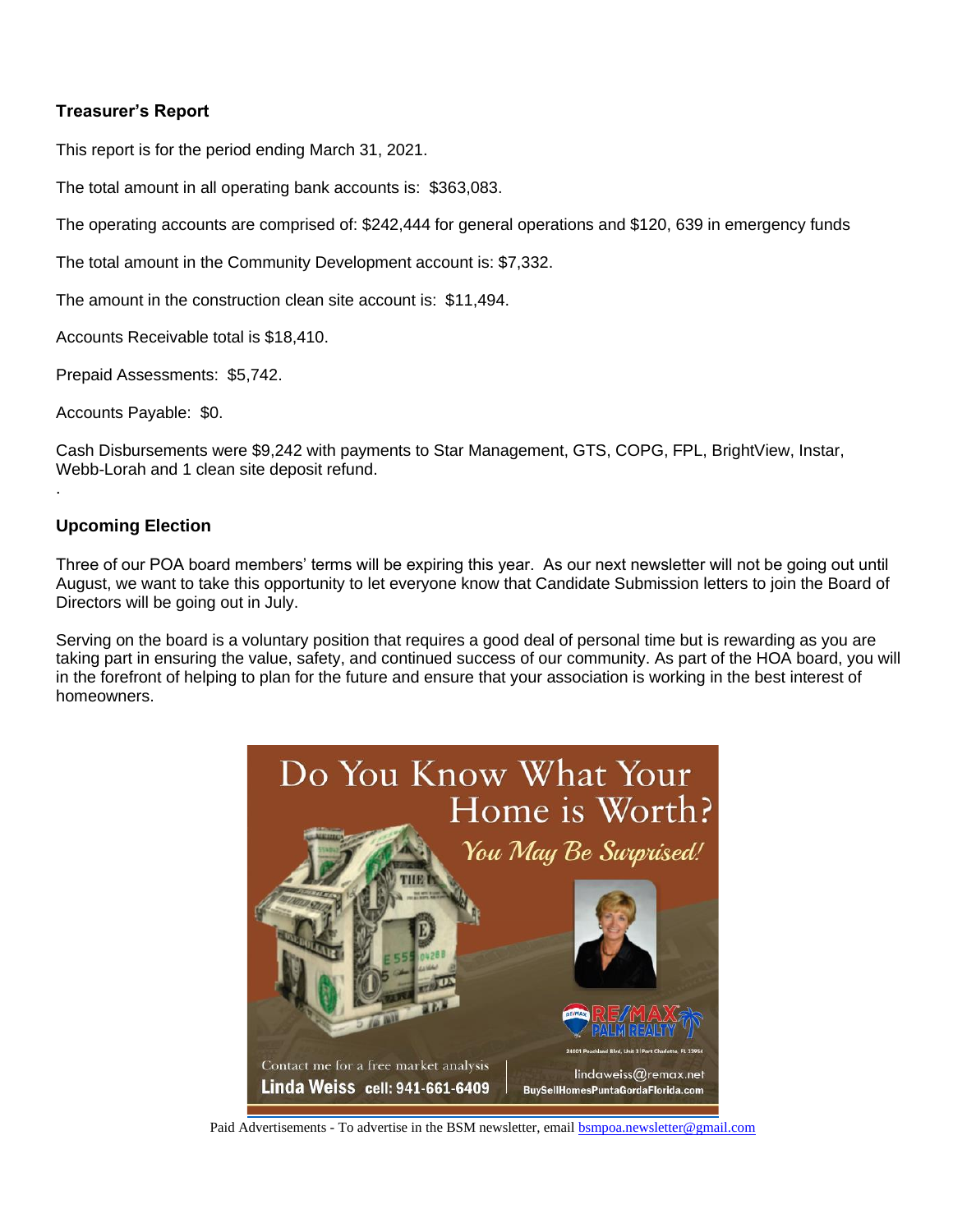

[As](http://pngimg.com/download/35931) we enter hurricane season, there are several useful websites to keep you informed and ready should a storm hit [our](http://pngimg.com/download/35931) area. It is important to plan ahead!

✓ 2021 Disaster Preparedness Sales Tax Holiday

[The](http://pngimg.com/download/35931) 2021 Disaster Preparedness Sales Tax Holiday begins May 28, 2021, and extends through June 3, 2021.

During this sales tax holiday period, qualifying items related to disaster preparedness such as Generators up to \$750, coolers, batteries, weather radios and other items are exempt from sales tax. Prepare for the hurricane season early by stocking up on necessary items such as batteries, flashlights, water and non-perishable food.



✓ Alert Charlotte Emergency Alert Program

Receive alerts about emergencies by signing up for Alert Charlotte. This system enables you to be provided with critical information quickly in a variety of situations, such as severe weather, unexpected road closures, missing persons and evacuations of buildings or neighborhoods.

You will receive time-sensitive messages wherever you specify, such as your home, mobile or business phones, email address, text messages and more.

Log onto [www.charlottecountyfl.gov/departments/public-safety/emergency-management/alert-charlotte.stml](http://www.charlottecountyfl.gov/departments/public-safety/emergency-management/alert-charlotte.stml) to sign up.

✓ Do you Know Your Zone?

Evacuation Zones are not based solely on the elevation of your residence. The Zones are determined using data provided by the National Hurricane Center, elevation, and evacuation routes. Storm surge does no correlate with the [cate](https://creativecommons.org/licenses/by-nc/3.0/)gory of the storm. There are five Evacuation Zones in Charlotte County.

[Do n](https://creativecommons.org/licenses/by-nc/3.0/)ot base your decision to remain in your residence on storm category. Your decision should be based on the r[eco](https://creativecommons.org/licenses/by-nc/3.0/)mmendations of the Office of Emergency Management. If an evacuation is called in your zone, know where you [wil](https://creativecommons.org/licenses/by-nc/3.0/)l evacuate to in advance and leave well before the storm. To find your zone, go to [www.charlottecountyfl.gov](http://www.charlottecountyfl.gov/) and [hit t](https://creativecommons.org/licenses/by-nc/3.0/)he tab "Know Your Zone". Once you enter your home address, it will display the color of your evacuation zone.



Paid Advertisements - To advertise in the BSM newsletter, email **bsmpoa.newsletter@gmail.com**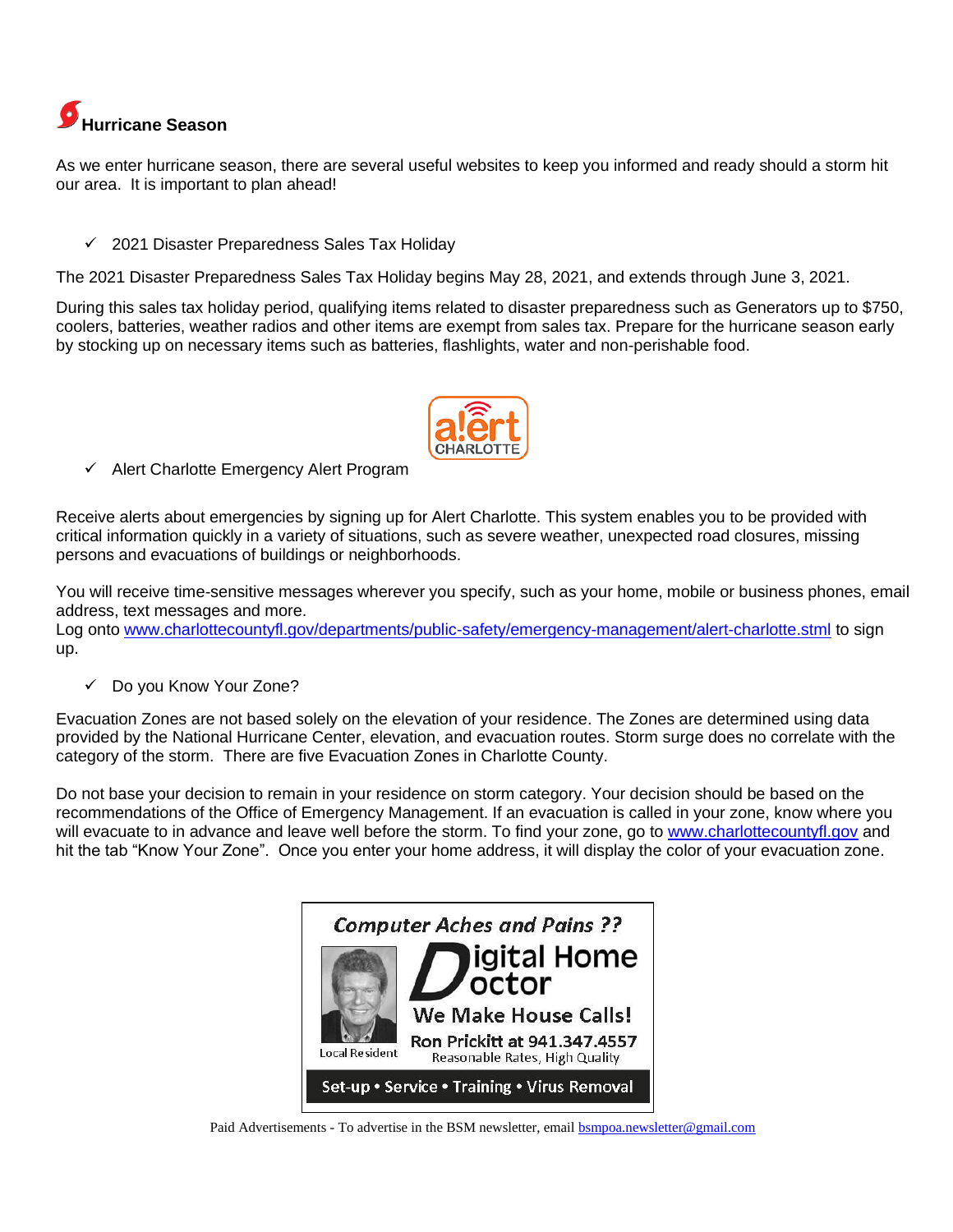

The City of Punta Gorda will collect and properly dispose of your electronic devices such as computers, monitors, printers, TVs, and DVD players. The City will also pick up furniture, mattresses, appliances and used motor oil and car/boat batteries. You can schedule a special pick up directly online at [www.ci.punta-gorda.fl.us.](http://www.ci.punta-gorda.fl.us/) It is that easy!

## **Parking within the Community**

BSM is a deed restricted community and as such, there are certain rules and regulations that homeowners agreed to when purchasing a home or lot within our community and must follow. Trailers cannot be left out and must be stored in your garage. Boats, trailers and RV's cannot be parked overnight (from 1 am – 5 am) on the grass of your lot or on any vacant lot. **This is in violation of our City ordinance as well as against our own deed restrictions and is subject to fines.** If you wish to park your boat or RV overnight in your **driveway**, please make sure you get a nocharge permit from the City at [http://www.ci.punta-gorda.fl.us/residents/code-compliance/parking-restrictions.](http://www.ci.punta-gorda.fl.us/residents/code-compliance/parking-restrictions)

You must also submit a Boat/RV Waiver to Star Management at [https://www.bsmpoa.com/uploads/5/2/4/5/52452209/bsm\\_temporary\\_waiver.pdf](https://www.bsmpoa.com/uploads/5/2/4/5/52452209/bsm_temporary_waiver.pdf)

NOTE: The number of days you are allowed to park are stricter than the City.



As a reminder, the quarterly newsletters are sent electronically as the primary method of distribution. Not only does this save our property owners approximately \$2,600 per year, it is environmentally conscious as well.

To date, we have only about 275 BSM residents that elected to receive the newsletter electronically. Please let your friends and neighbors know that they can receive our quarterly newsletter simply by signing up!

For those who do not have computer access, a printed newsletter will be mailed to you. However, you **must** contact Star Management at 941-575-6764 in order to receive the printed version. If you do not contact Star Management, you will not receive the printed newsletter.

Property owners will have the option to receive the newsletter via their email address, or by downloading it from the bsmpoa.com website or via NextDoor. To sign up to have the newsletter emailed, you must register your contact information at [http://www.bsmpoa.com/newsletters.html.](http://www.bsmpoa.com/newsletters.html) If you are already receiving it electronically, you **do not** have to sign up again.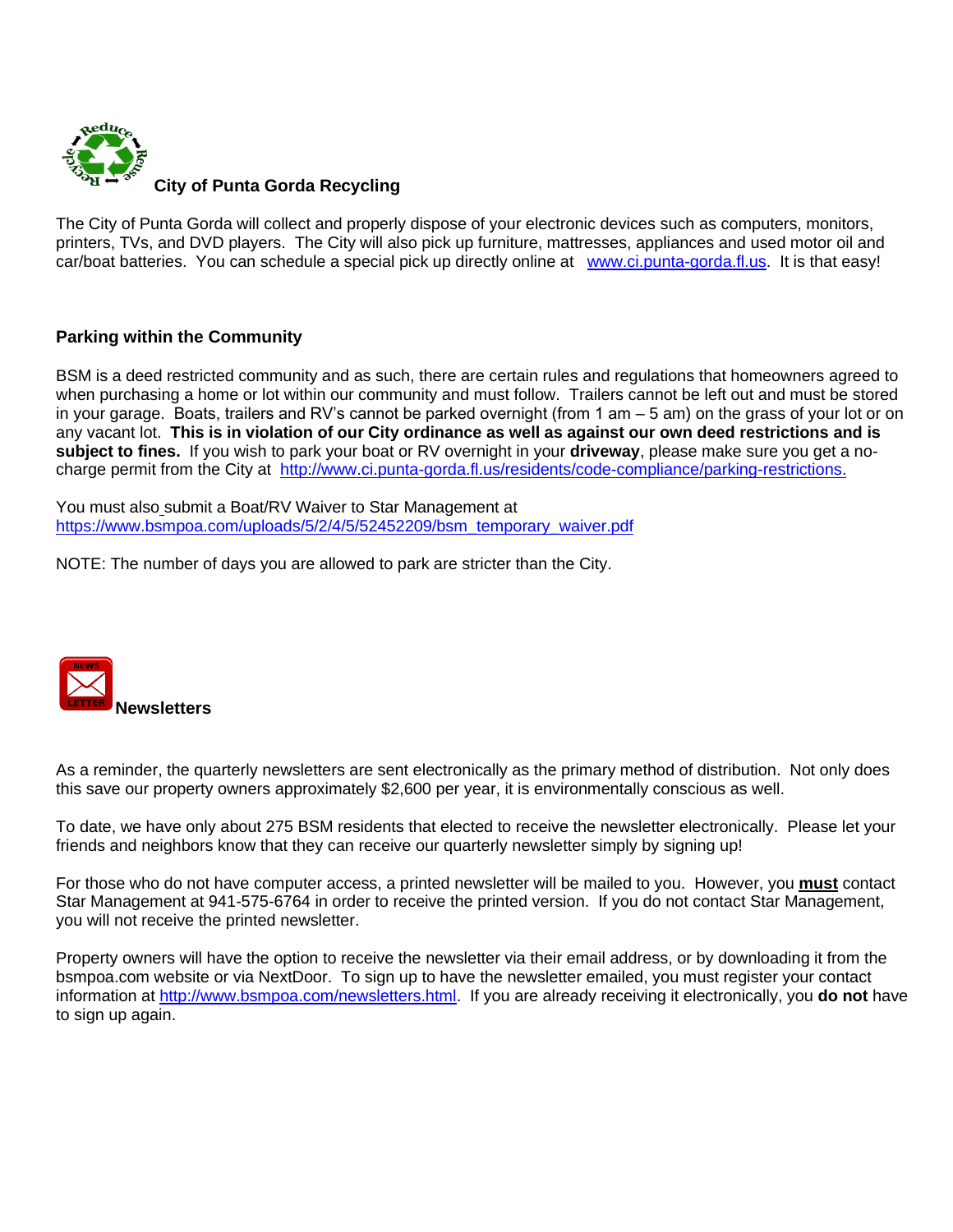

Now is the time of year when our snow bird friends return home. It's important to remember a few things when securing your place before heading out. Remember you are gone during hurricane season. All outside items that might become projectiles must be secured inside your lanais or indoors. If you have left out plants for neighbors to water, be sure they can bring them inside in the event of a hurricane. Be kind to your neighbors as these projectiles can cause major damage to homes and cause severe injuries.

Lastly, take advantage of the PGPD's Away from Home program. Police and or Volunteers will periodically check your residence to insure it is secure. Fill out the link if interested. <https://p2c.ci.punta-gorda.fl.us/SecurityRegistration.aspx>

Be sure to note information on any neighbors who you have allowed to park in your driveway while away so as the police do not think anything suspicious when they arrive.

MEDICATIONS: Do you have any old, expired meds? It is dangerous to just throw them out. It is also dangerous to leave them in the home if they are no longer needed or expired. The PGFD runs Operation Medicine Cabinet, which is a bin in the lobby of the Public Safety building for proper disposal of narcotics, (needles, contact them first) and prescription drugs.



CAR BREAK INS

Vehicle break ins continue to occur within the City limits, including here in BSM. Until EVERYONE starts locking their cars each and every night, thieves will continue to come where the picking are good. Remember the 9 PM Routine and LOCK UP.

Retired NYPD Sergeant Bob Troise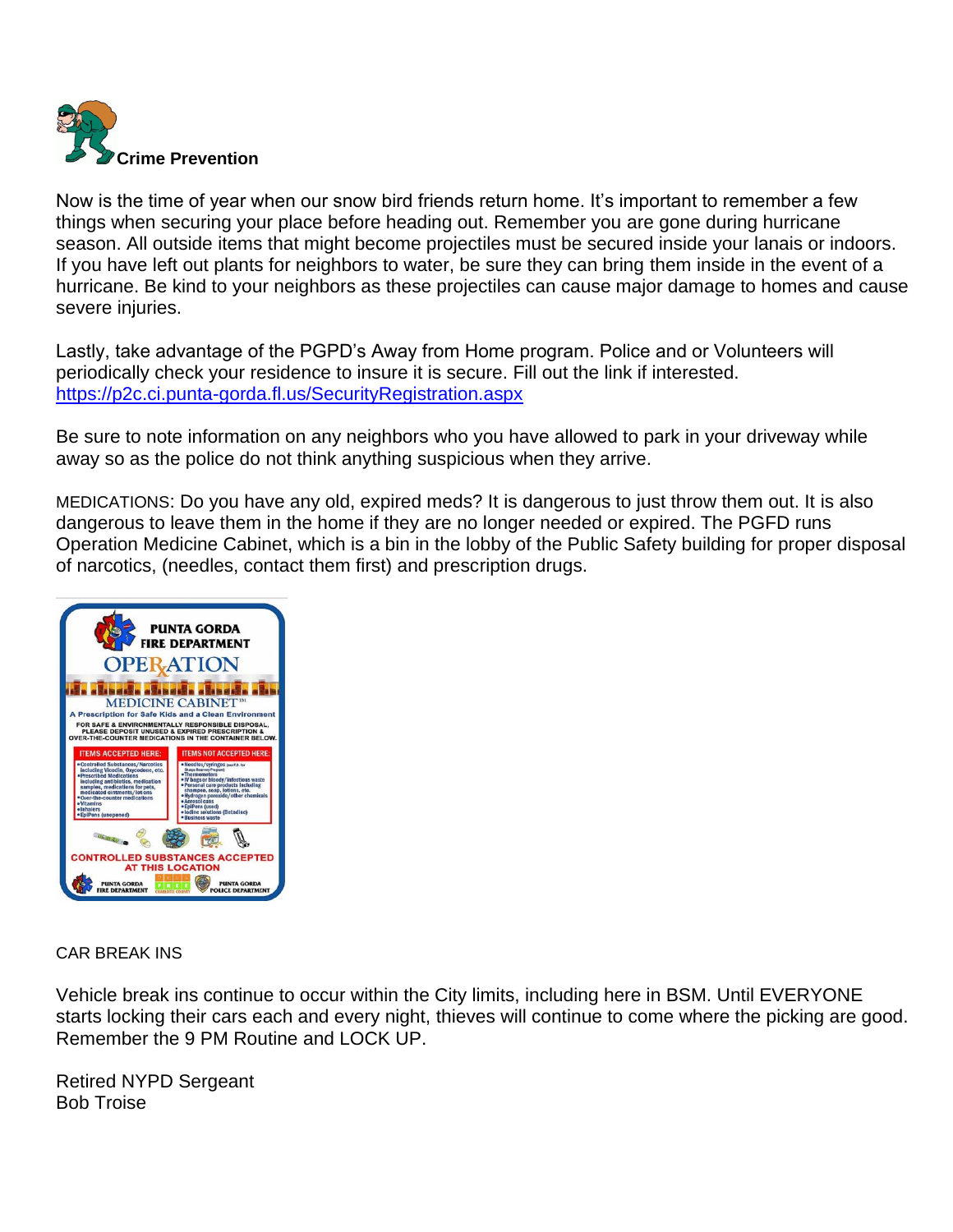

- [➢](https://commons.wikimedia.org/wiki/File:Phone_Shiny_Icon.svg) Burnt Store Meadows is within the city limits of Punta Gorda. You can find useful information regarding City meetings and agendas, permits, garbage collection, zoning and much more on their website at [www.ci.punta-gorda.fl.us.](http://www.ci.punta-gorda.fl.us/)
- ➢ Non-Emergency Police 941-639-4111
- ➢ **Emergency Number 911**
- [➢](https://creativecommons.org/licenses/by-sa/3.0/) Nancy Prafke is our City Council member, District 5. Ms. Prafke's phone number is 941-575-3359 or email nprafke@cityofpuntagordafl.com. Sign up for her weekly e-newsletter to stay apprised of what is happening in our town!
- ➢ Lynne Matthews, Mayor 941-575-3341

**Residential Specialist** 50+ Properties SOLD in BSM by the Sigurdson Team 941-662-9636

**Robyn Sigurdson, Realtor** 

2016 - 2019 Platinum Level Producer 25 Years Experience - Over \$125 Million sold

\*FREE MARKET ANALYSIS AND CONSULTATION\* Buying or selling, I would love to be your guide through the process. Give me a call or send an email to discuss your real estate needs.

robynsig@gmail.com **Five Star Realty** www.fivestarrealty.com



Paid Advertisements - To advertise in the BSM newsletter, email [bsmpoa.newsletter@gmail.com](mailto:bsmpoa.newsletter@gmail.com)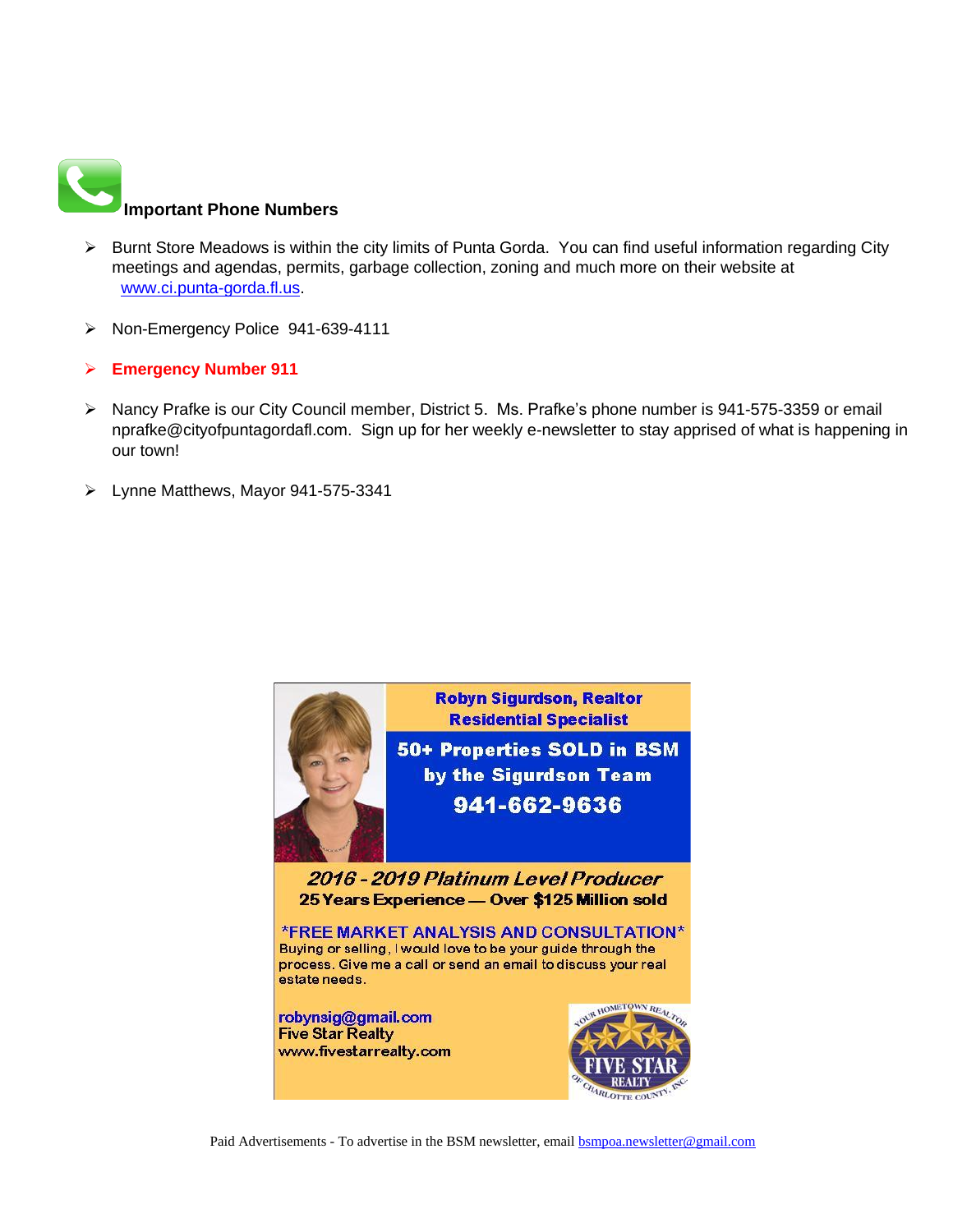

[All prop](http://connieuk.tistory.com/744)erty owners are encouraged to attend the Board's monthly meetings. Since the pandemic, all meetings have been via Zoom. Contact Sherry at Star Management by **NOON on the day of the meeting** for zoom instructions. Sherry can be reached a[t s.danko@starhospitalitymanagement.com](mailto:s.danko@starhospitalitymanagement.com) or by phone at 941-575-6764. All meeting minutes are posted on our website at [www.bsmpoa.com.](http://www.bsmpoa.com/)

The upcoming meetings are as follows:

- Monday, June 21<sup>st</sup> at 7:00 pm
- Monday, July19<sup>th</sup> at 7:00 pm
- Monday, August 16<sup>th</sup> at 7:00 pm



Paid Advertisements - To advertise in the BSM newsletter, email **bsmpoa.newsletter@gmail.com**